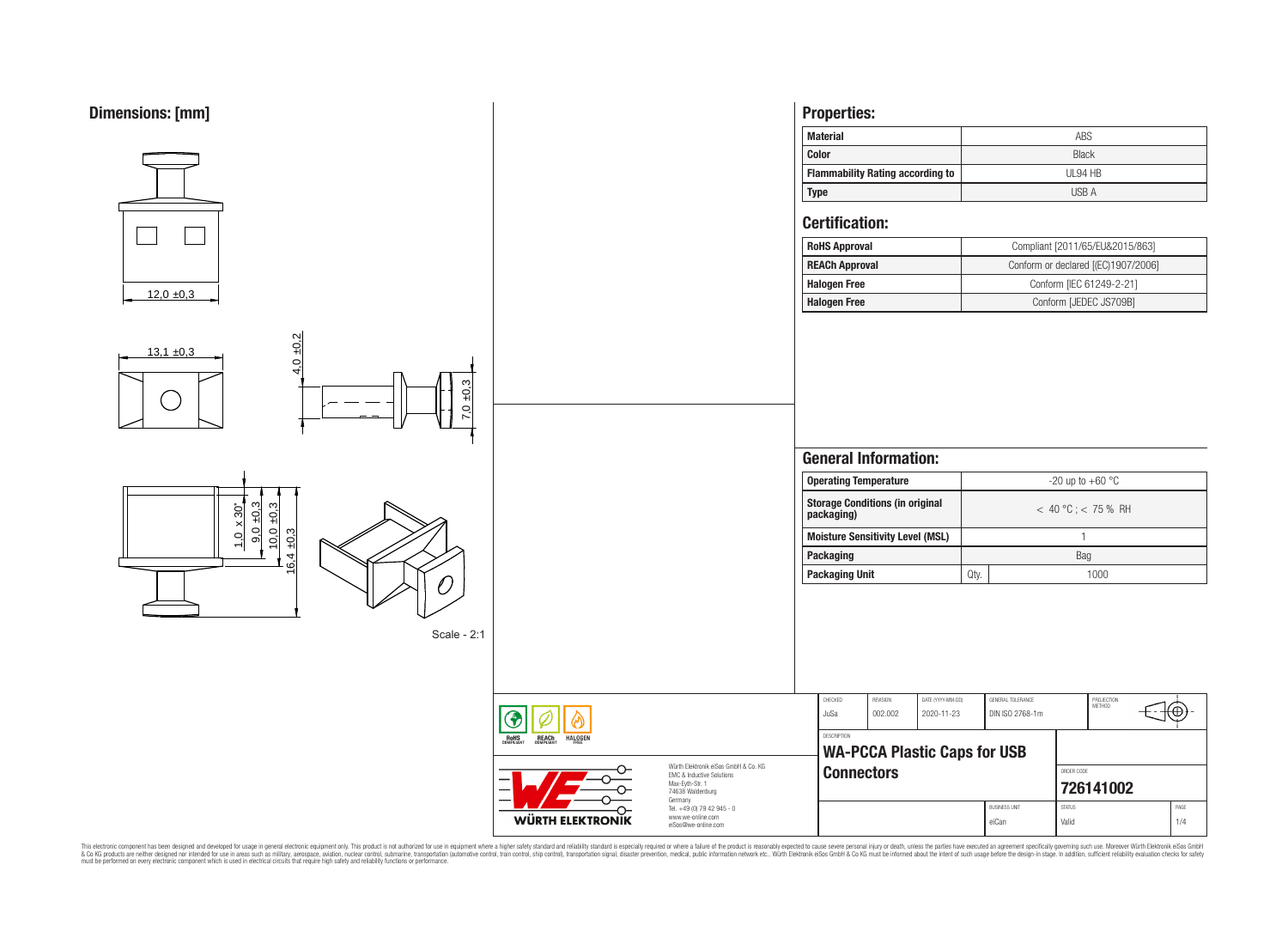

This electronic component has been designed and developed for usage in general electronic equipment only. This product is not authorized for subserved requipment where a higher selection equipment where a higher selection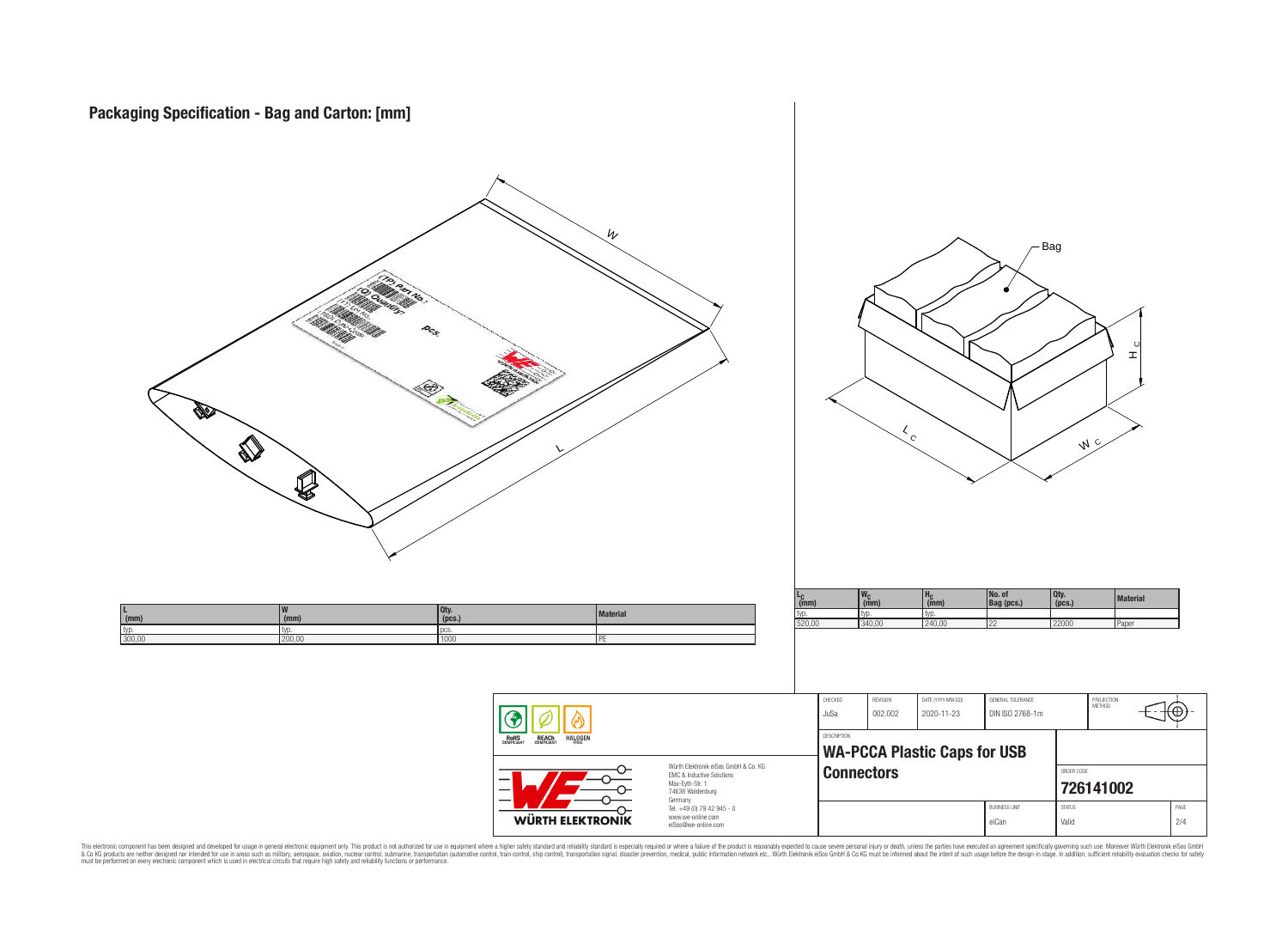# **Cautions and Warnings:**

# **The following conditions apply to all goods within the product series of WA-PCCA of Würth Elektronik eiSos GmbH & Co. KG:**

### **General:**

- This mechanical component is designed and manufactured for use in general electronic equipment.
- Würth Elektronik must be asked for written approval (following the PPAP procedure) before incorporating the components into any equipment in fields such as military, aerospace, aviation, nuclear control, submarine, transportation (automotive control, train control, ship control), transportation signal, disaster prevention, medical, public information network, etc. where higher safety and reliability are especially required and/or if there is the possibility of direct damage or human injury.
- Mechanical components that will be used in safety-critical or high-reliability applications, should be pre-evaluated by the customer.
- The component is designed and manufactured to be used within the datasheet specified values. If the usage and operation conditions specified in the datasheet are not met, the component may be damaged or dissolved.
- Do not drop or impact the components, the component may be damaged.
- Würth Elektronik products are qualified according to international standards, which are listed in each product reliability report. Würth Elektronik does not warrant any customer qualified product characteristics beyond Würth Elektroniks' specifications, for its validity and sustainability over time.
- The responsibility for the function of the application of the customer specific products and use in a particular customer design is always the full and autonomous responsibility of the customer. All technical specification for standard products also apply to customer specific products.

## **Product Specific:**

### **Cleaning and Washing:**

- Washing agents used during the production to clean the customer application might damage or change the characteristics of the components. Washing agents may have a negative effect on the long-term functionality of the product.
- Using a brush during the cleaning process may damage the component. Therefore, we do not recommend using a brush during the PCB cleaning process.

# **Potting and Coating:**

• If the product is potted in the customer application, the potting material might shrink or expand during and after hardening. Shrinking could lead to an incomplete seal, allowing contaminants into the components. Expansion could damage the components. We recommend a manual inspection after potting or coating to avoid these effects.

## **Storage Conditions:**

- A storage of Würth Elektronik products for longer than 12 months is not recommended. Within other effects, the terminals may suffer degradation, resulting in bad processability. Therefore, all products shall be used within the period of 12 months based on the day of shipment.
- Do not expose the components to direct sunlight.<br>• The storage conditions in the original packaging
- The storage conditions in the original packaging are defined according to DIN EN 61760-2.
- The storage conditions stated in the original packaging apply to the storage time and not to the transportation time of the components.

## **Handling:**

- The maximum permissible torques must be complied with to prevent mechanical destruction of the component and PCB.
- If a component is pre-assembled with an adhesive tape, the adhesive duration cannot be guaranteed. This depends on the surface where the component will be mounted on. It also depends on the environmental conditions the component is exposed to. The customer has to evaluate this for his specific application.
- Violation of the technical product specifications will void the warranty.
- Coated metal parts may have spots and/or deposits because of the rinsing and drying process during plating. The storage and processability are not affected.
- The temperature rise of the component must be taken into consideration. The operating temperature is comprised of ambient temperature and temperature rise of the component.The operating temperature of the component shall not exceed the maximum temperature specified.

These cautions and warnings comply with the state of the scientific and technical knowledge and are believed to be accurate and reliable. However, no responsibility is assumed for inaccuracies or incompleteness.

| <b>HALOGEN</b><br><b>REACH</b><br>COMPLIANT<br>ROHS<br>COMPLIANT |                                                                                                                                                                                                          | CHECKED<br>JuSa    | <b>REVISION</b><br>002.002          | DATE (YYYY-MM-DD)<br>2020-11-23 | <b>GENERAL TOLERANCE</b><br>DIN ISO 2768-1m |                        | PROJECTION<br><b>METHOD</b> |  | —⊕,         |
|------------------------------------------------------------------|----------------------------------------------------------------------------------------------------------------------------------------------------------------------------------------------------------|--------------------|-------------------------------------|---------------------------------|---------------------------------------------|------------------------|-----------------------------|--|-------------|
|                                                                  |                                                                                                                                                                                                          | <b>DESCRIPTION</b> | <b>WA-PCCA Plastic Caps for USB</b> |                                 |                                             |                        |                             |  |             |
| –                                                                | Würth Flektronik eiSos GmbH & Co. KG<br><b>EMC &amp; Inductive Solutions</b><br>Max-Eyth-Str. 1<br>74638 Waldenburg<br>Germany<br>Tel. +49 (0) 79 42 945 - 0<br>www.we-online.com<br>eiSos@we-online.com |                    | <b>Connectors</b>                   |                                 |                                             |                        | ORDER CODE<br>726141002     |  |             |
| <b>WÜRTH ELEKTRONIK</b>                                          |                                                                                                                                                                                                          |                    |                                     |                                 | <b>BUSINESS UNIT</b><br>eiCan               | <b>STATUS</b><br>Valid |                             |  | PAGE<br>3/4 |

This electronic component has been designed and developed for usage in general electronic equipment only. This product is not authorized for use in equipment where a higher safety standard and reliability standard si espec & Ook product a label and the membed of the seasuch as marked and as which such a membed and the such assume that income in the seasuch and the simulation and the such assume that include to the such a membed and the such